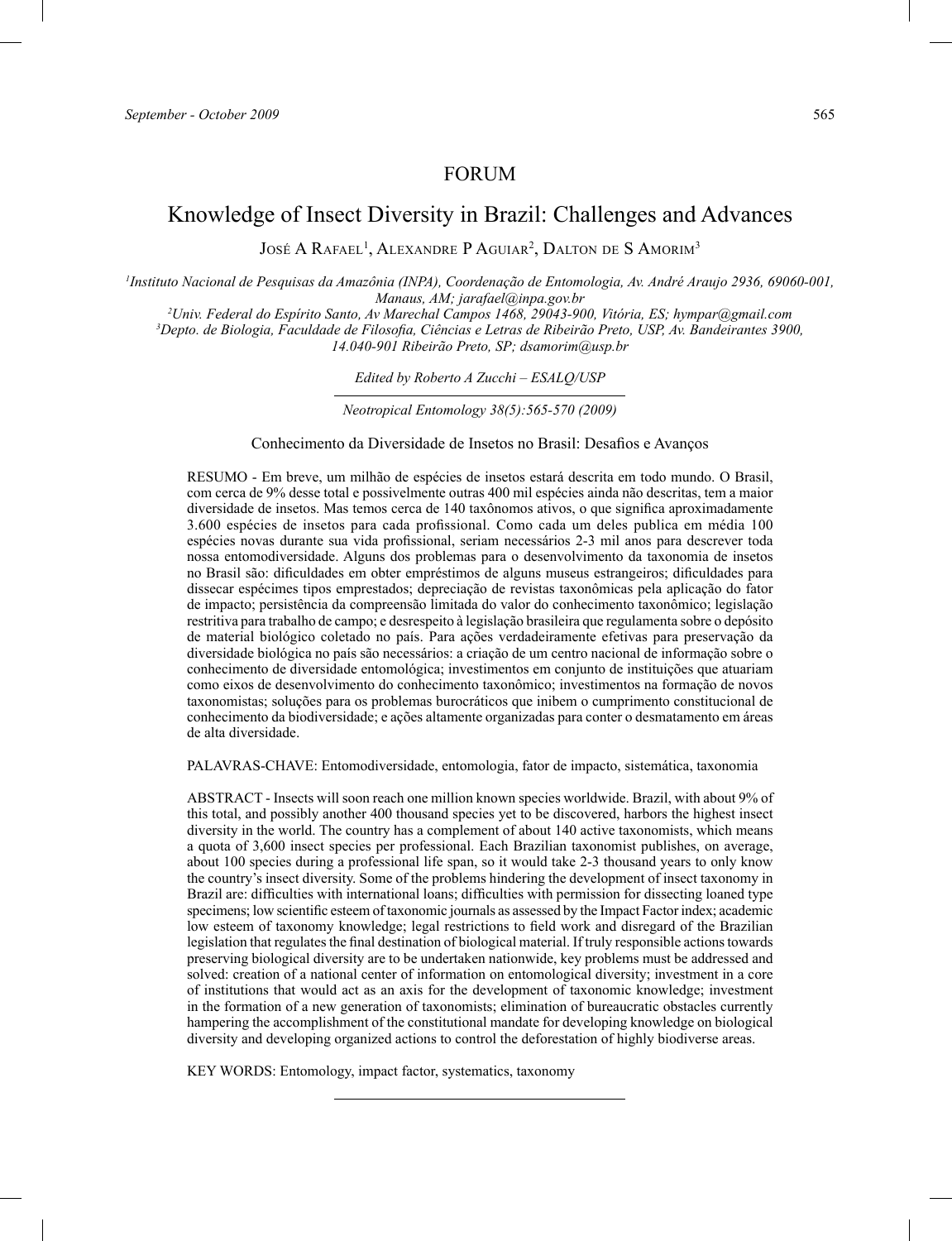### **How Large is the Insect Diversity in Brazil?**

Insect (Hexapoda) knowledge will soon reach the mark of one million formally described species worldwide. This represents the greatest diversity<sup>1</sup> of all known groups on Earth, equivalent to around 60% of all currently described organisms (Grimaldi & Engel 2005). Brazil is a key country in this context: while Grimaldi & Engel (2005) counted 925 thousand insect species worldwide, Lewinsohn & Prado  $(2002, 2005)$  estimated 110 thousand species  $(\sim 12\%)$  only for Brazil. The most conservative estimates, however, suggest that the total number of species should be at least five times larger, reaching 5 million insect species worldwide (Gaston 1991, Grimaldi & Engel 2005).

With 8.5 million km<sup>2</sup>, mostly tropical, but also subtropical, and composed of a mosaic of ecosystems, it is not surprising that Brazil currently houses the highest insect diversity on Earth. Rafael *et al* (unpublished) pointed to around 90 thousand species of insects in Brazil, close to 9% of all known insect species (Table 1). However, a reasonable estimate of the real number of insect species based on information from experts in different insect orders should be four to five times larger, reaching 400-500 thousand species (Amorim 2009, Rafael *et al* unpublished). This would indicate that Brazilian fauna harbors something between 500 thousand and 1 million insect species. A working value of 500 thousand species seems reasonable for the purposes of this work — it is close to both the maximum value of conservative estimates and the minimum value of sensationalist prognoses.

### **Many Oligo and a few Mega Orders**

Part of the diversity of insects (including basal hexapodan orders Protura, Collembola and Diplura) is distributed among 28 *oligodiverse* orders, thus called because none exceeds 30 thousand species worldwide. They are: Protura, Collembola, Diplura, Archaeognatha, Zygentoma, Ephemeroptera, Odonata, Plecoptera, Embioptera, Orthoptera, Phasmatodea, Mantophasmatodea, Grylloblattaria, Dermaptera, Zoraptera, Isoptera, Mantodea, Blattaria, Thysanoptera, Psocoptera, Phthiraptera, Neuroptera, Megaloptera, Rhapidioptera, Trichoptera, Mecoptera, Siphonaptera, and Strepsiptera. The oligodiverse Mantophasmatodea, Grylloblattaria, and Rhapidioptera do not occur in Brazil.

Oligodiverse orders have altogether nearly 90 thousand known species worldwide and represent 9% of the known insect diversity (Table 1). The known number of species in these orders (*ca*. 7,300 species) in Brazil is equivalent to 7.3% of the world fauna. Zoraptera is the smallest order with six species, while Orthoptera is the largest, with nearly 1,500 species (Rafael *et al* unpublished). The low relative proportion in relation to the world fauna reflects the lack of specialists, rather than their low diversity in Brazil. Some of these orders never really had any specialist in Brazil, and have been studied by specialists living elsewhere. Indeed, very little is known about most Brazilian oligodiverse insects and urgent efforts should be made to prepare taxonomists for these groups.

The largest insect orders in number of species are referred to as *megadiverse*. In descending sequence of known species richness, they are: Coleoptera, Lepidoptera, Diptera, Hymenoptera and Hemiptera. Almost 90 thousand species are known to Hemiptera, but with estimates of over 120 thousand, while only 350 thousand species out of over one million estimated species of Coleoptera are known. The five orders combined have *ca*. 903 thousand species, 91% of the known world insect diversity in number of species (Table 1). In Brazil, these megadiverse orders are represented by nearly 83 thousand known species, 9% of the world fauna (Rafael *et al* unpublished). Obviously related to their high number of species, a large number of active taxonomists in Brazil are involved with these few orders.

### **A Handful of Specialists**

Brazilian academic and research institutions have around 140 active insect taxonomists to study the country's insect diversity (Marques & Lamas 2006), which would be equivalent to one taxonomist for every 60 thousand km2 , an area equivalent to the State of Paraíba, or to one taxonomist for every 700 known insect species known to Brazil. If we consider the estimates of 500,000 as the real number of species in Brazil, there would be actually an average of 3,600 species per taxonomist, which are obviously too many species for any taxonomist, even in a lifetime of intensive work. It takes some decades for any specialist to gather the necessary literature, to develop a full understanding of the morphology and taxonomy of a group, and to build up a collection of specimens of each taxon, e.g., at family level in Insecta. Full working power, hence, is achieved near the end of a career, but such level can only be perpetuated if well trained researchers take over the job soon after a retirement. Decades and generations of effort and knowledge are still observed to vanish in many North American and European countries when a research position is eliminated, due to retirement or replacement by other scientific research areas of interest. In many cases, even if the position is reestablished sometime later, it still demands an extra one or two decades to reach the level of the previous state-of-knowledge. Actually, it is a serious contradiction that research positions in taxonomy have been eliminated during a period when the urgency for

Table 1 Number of world species (*Wspp*), Brazilian species (*BRspp*) and respective percentage of world species (*W%*) and Brazilian species (*BR%*) for the oligodiverse and megadiverse insect orders. Sources: Aguiar *et al* (in press), Rafael *et al* (unpublished).

| Insect group        | Wspp    | $W\%$ | BRspp  | BR%  |
|---------------------|---------|-------|--------|------|
| Oligodiverse orders | 90,000  | 9     | 7.300  | 8.0  |
| Megadiverse orders  | 903,000 | 91    | 83,000 | 92.0 |
| Total               | 993,000 |       | 90,300 | 9.0  |

<sup>&</sup>lt;sup>1</sup>The term *diversity* in this text is synonymous with number of species (= species richness)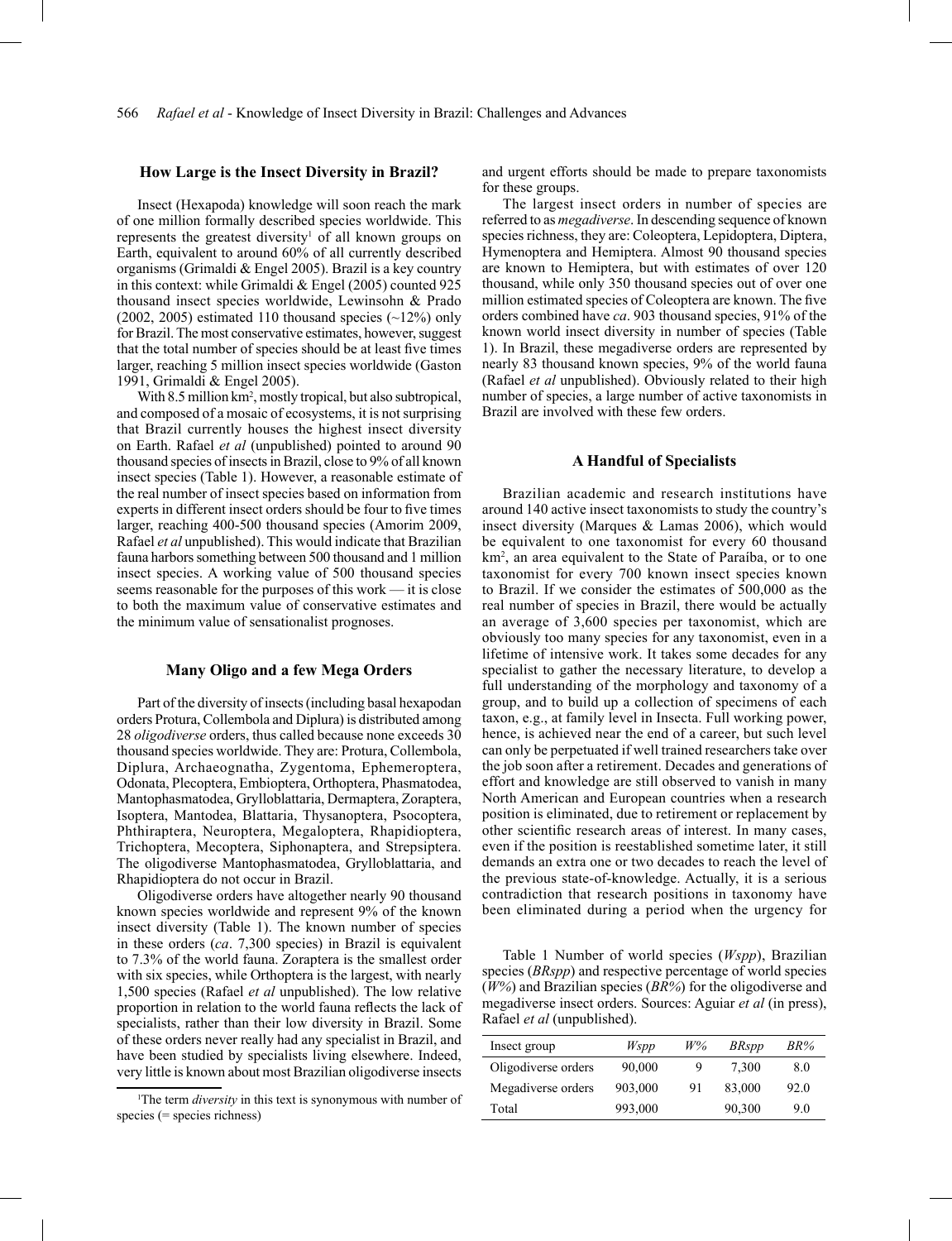biodiversity conservation is a worldwide concern.

The scenario provided above for both oligo- and megadiverse insect groups in Brazil indicates a huge task ahead. Considering that the present average number of new species published by Brazilian entomologists is close to three species per year (Aguiar *et al* in press, Table 6) (or about 100 species during a lifetime), the remaining 400 thousand or so undescribed insect species would take approximately one thousand years to be described by the current core of Brazilian entomologists. Erwin (1982), however, estimated that the number of insect species might be thirty times greater than currently known. If this is correct, it would take two to three thousand years to reach a satisfactory level of knowledge of the Brazilian insect fauna.

### **The Slowing down of Entomological Research**

Several problems not usually treated in official documents and scientific papers (see Bickel 2009), but which most heavily hinder the advancement of the knowledge on the insect diversity in Brazil are hereby presented and discussed. The points discussed in here are certainly relevant for most taxonomic groups.

### **The Taxonomist-Museum Relationship**

**International loans.** The policy adopted in recent years by some foreign museums towards Brazil of not lending or restricting the shipment of type specimens, and in some instances even non-type material, became a critical issue for the fulfillment of taxonomic revisions. Most Brazilian institutions dealing with taxonomy, however, still provide their deposited material to institutions and researchers abroad without any institutional requirement other than a simple loan form. The disastrous policy measures introduced in the recent past in Brazil have been reversed, and no restrictions apply to the movement of material for taxonomic purposes anymore. It should be noted, however, that science will advance in much broader steps if all sides fully and freely cooperate. Obviously, there may still be some problems, but the misdemeanors of a few can hardly justify extreme measures penalizing all. No taxonomists can work alone and all of them need to compare and study specimens of all species without regard to where or when species live or have lived on earth, where specimens where collected, or where specimens are housed (Wheeler 2009).

Extended focus images of type specimens, and online availability of taxonomic revisions and manuals with detailed illustrations help mitigate the problem, reducing the need of loans, but they obviously have limitations in settling taxonomic questions. In our view, it is of the utmost importance that all scientific material that can safely withstand packing and shipping should be made available to all researchers whenever required. Restrictions to material access in foreign institutions that have relevant insect collections or type material certainly reduce the production of quality taxonomic work and hold back the speed of publication.

**Difficulties with permission for dissection of loaned type specimens.** Some museums do not allow dissection of type specimens due to the risks of damage. Yet a dissected specimen is not a damaged specimen. Restrictions to manipulation and dissection of specimens by students could be understandable, but what is the use of a type specimen if it is helpless for solving problems of species identity?

### **Contextualization of Taxonomy within the Biological Sciences**

**Low scientific esteem of taxonomic journals.** Quantification and categorization of impact for papers and journals brought a revolution in the way scientists and non-scientists look at scientific publications. Decisions on how the "impact" would be measured are obviously affected by grudging interests and are full of bias, being part of a dispute for power and financial resources. The impact of a paper is obviously related to the overall investment of the scientific community on the published issue. It is clear though that publications related to themes of economic interests will have more citations than others. So this is not a matter of science quality. In such sense, what would be the immediate interest of researchers of all fields on the millions of species to be studied by taxonomists? The impact factor (IF) of taxonomic journals is typically low, usually under 0.8 (see Table 2). It is actually of no surprise that IF and HL (half-life) is inversely correlated: as the perceived importance of species and taxonomic groups grows, papers describing or revising these groups keep being cited. Moreover, the number of websites now gathering all taxonomic information at species level and above, visited by all kinds of information users, provides another measure of the importance of primary taxonomy publications. In taxonomy, however, and even more so in insect taxonomy, peers are rare because specialists are scattered into many different areas. Accordingly, those 140 active taxonomists in Brazil rarely need to or can cite each other.

Indeed, evaluating the "quality" (i.e., impact) of taxonomic publications adopting the same algorithms used for technology-based areas is an idiocy that restrains speed and the accumulation of information on biodiversity. In the newest or most recent areas of research, there is a tendency to concentrate efforts on the development of technology, so papers are pushed to deal with a limited set of problems and solutions. Yet, to efficiently study biodiversity in a world of threatened environments, it is highly recommended that efforts should not be duplicated, so foci should be spread throughout different taxa. Half-life is probably the most adequate criterion for taxonomic journals (Valdecasas *et al* 2000). The Brazilian agency for evaluation of scientific production and graduate courses (CAPES) already recognizes HL as a legitimate evaluating criterion, but quite surprisingly does not apply it. In Table 2 it is possible to compare the HL for 2007 and 2008, where the HL is seen to have increased even for journals that had a decrease in their IF.

Zootaxa makes a good example. Zootaxa is the world's leading taxonomic journal in zoology in terms of number of pages and number of taxa published yearly (1,162 papers, 24,400 pages published in 2008). Nevertheless, its IF is low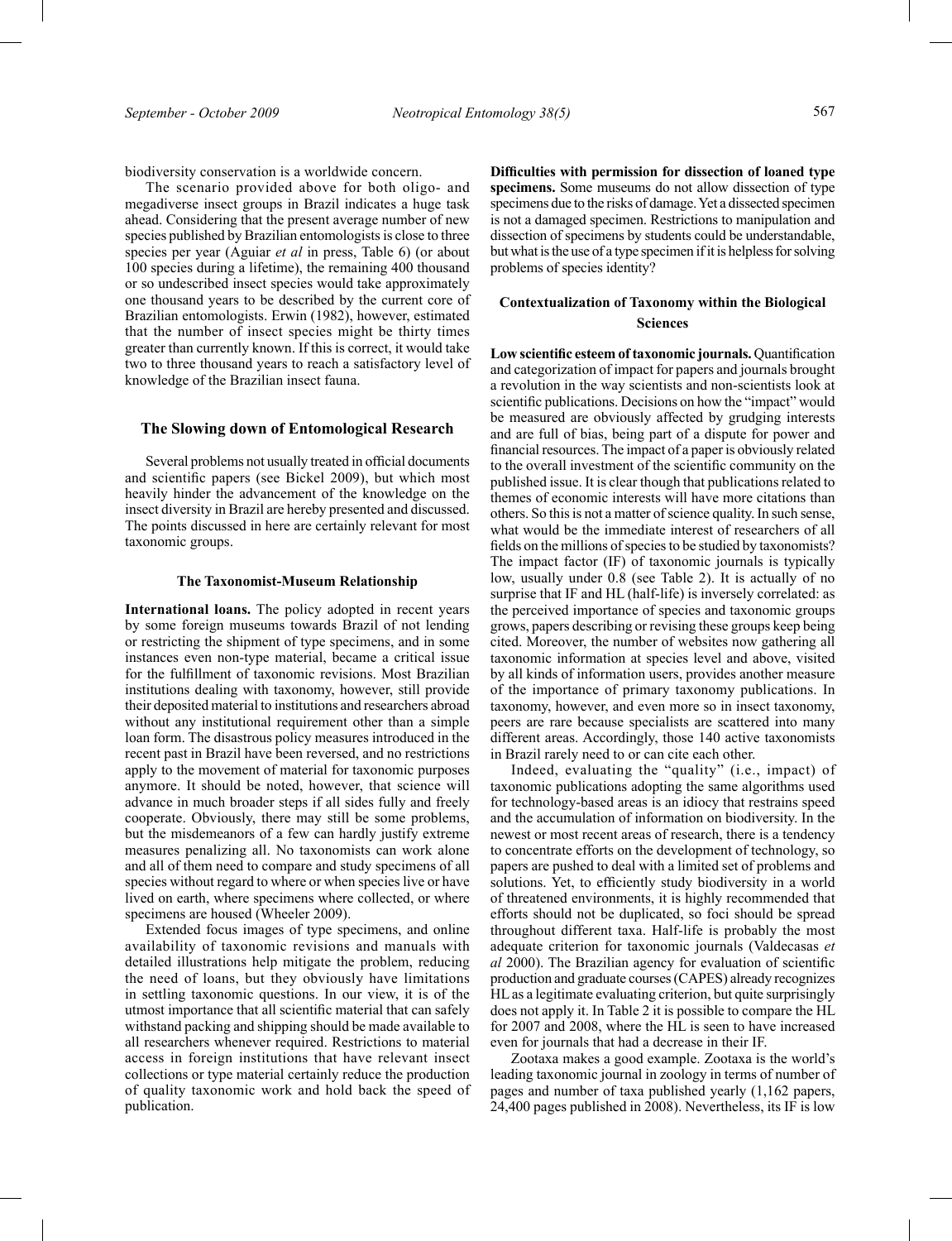| Region         | Journal                                                | IF 2007 | <b>IF 2008</b> | HL 2007 | <b>HL 2008</b> |
|----------------|--------------------------------------------------------|---------|----------------|---------|----------------|
| <b>Brazil</b>  | Neotropical Entomology                                 | 0.546   | 0.46           | 3.7     | 4.4            |
| <b>Brazil</b>  | Revista Brasileira de Entomologia                      | 0.432   | 0.354          | >10.0   | >10.0          |
| <b>Brazil</b>  | Revista Brasileira de Zoologia                         | 0.422   | 0.403          | 6.4     | 6.7            |
| <b>Brazil</b>  | Iheringia, série Zoologia                              | 0.117   | 0.194          | 5.5     |                |
| Australia      | Australian Journal of Entomology                       | 0.684   | 1.072          | 5.9     | 5.2            |
| Canada         | Canadian Entomologist                                  | 0.843   | 0.903          | >10.0   | >10.0          |
| Europe         | European Journal of Entomology                         | 0.734   | 0.913          | 6.6     | 6.3            |
| New Zealand    | Zootaxa                                                | 0.691   | 0.74           | 2.2     | 2.4            |
| <b>USA</b>     | Proceedings of the Entomological Society of Washington | 0.473   | 0.351          | >10.0   | >10.0          |
| $\overline{x}$ |                                                        | 0.549   | 0.598          |         |                |

Table 2 Four important Brazilian journals of wide scope in taxonomic entomology, compared with equivalent journals in developed countries. *IF*, impact factor; *HL*, half-life, in years.

(0.691 in 2007, 0.74 in 2008) when compared with that of other areas. But how, or even more puzzling, why should taxonomists struggle to raise it? It makes little sense that an entire scientific community, in this case, that of Brazilian taxonomists, suddenly begins to strive into raising the IF of taxonomic journals as a priority in itself. Taxonomic publications must be measured differently, because IFs are just plain incompetent in reflecting the relevance of taxonomic contributions.

**Academic low esteem of taxonomy.** Comparative biology is a complex area of research despite the common, but deeply naïve perception that it is concerned only with keeping collections of old specimens. Taxonomy deals with the recognition of taxa at the species level and above (Carvalho *et al* 2008). Information on taxa guides the proposition of evolutionary interpretations for whatever biological trait, from molecules to behavior; standardizes worldwide communication on taxa, providing unique names to taxa across the entire known biodiversity; describes the biodiversity; and furnishes the fundamentals to all decisions on conservation.

Taxa, however, correspond to hypotheses. Bad taxonomy, as the barcoding initiative is a major example (see Song *et al* 2008, but also see Silva-Brandão *et al* 2009 for a contrary point of view) is not only useless taxonomy, but also a source of mistakes and misinformation on biodiversity, and therefore pernicious for society (Carvalho *et al* 2007, 2008). It is a scandalous contradiction the fact that in times of major threats to natural biological resources, taxonomy, the most important tool for biodiversity knowledge, is still seen as a 18th century science. Unfortunately, most scientists are unaware of the revolution in phylogenetics and biogeography reconstruction that began in the 1950s, and now heavily subsidizes areas such as bioinformatics, molecular reconstructions, etc. — the underlying theory of Comparative Biology.

#### **Relationships of Taxonomists with Society at Large**

Legal restrictions to field work. The Brazilian Federal Constitution (Brasil 1988) states that it is up to the public authorities to protect and preserve the biological diversity

for future generations (Art. 225). The first logical and methodological step towards the accomplishment of this constitutional mandate is to know what is there to be preserved. Hence, unrestricted access to biodiversity field work for research should be an absolute top priority in environmental legislation. Nevertheless, recent environmental legislation has made field work extremely difficult for Brazilian researchers even from public institutions. Most field collection can now be considered a criminal activity. Access to collecting permits, even for Brazilian researchers, is a bureaucratic nightmare. This is, by all means, the worst that can occur in terms of preserving biological diversity. Furthermore, knowing the areas of endemism and their limits remains largely insufficient, especially for megadiverse groups. This is presently the greatest bottleneck for improving our knowledge on insect biodiversity, while also in blatant contradiction with the Constitution itself.

**Disregard of the Brazilian legislation.** The Brazilian law regulating the final destination of type material dates back to 1969 (Brasil 1969). It states that all primary types and half of the specimens representing secondary types must be deposited in Brazilian institutions. This law is being disrespected by some foreign researchers. To solve the problem, it would be important to create a supervisory committee responsible for inquiring institutions on all type material collected in Brazil after 1969, and for negotiating their return to the country of origin. The compliance of the international community to these regulations could result in an immediate, positive side effect by alleviating the restrictions imposed by the Brazilian authorities on specimens collection by foreigners.

### **The Increasing Power of Brazilian Taxonomy**

In May 2009, a report issued by the ISI Web of Science indicated that Brazil had reached the 13<sup>th</sup> position accounting for  $2.12\%$  of the world scientific production. It may be a surprise only to outsiders that in the same month, Brazil headed outstanding statistics in Zootaxa. In the period 2001-2008, 886 (15.7%) of 5,634 authors that published in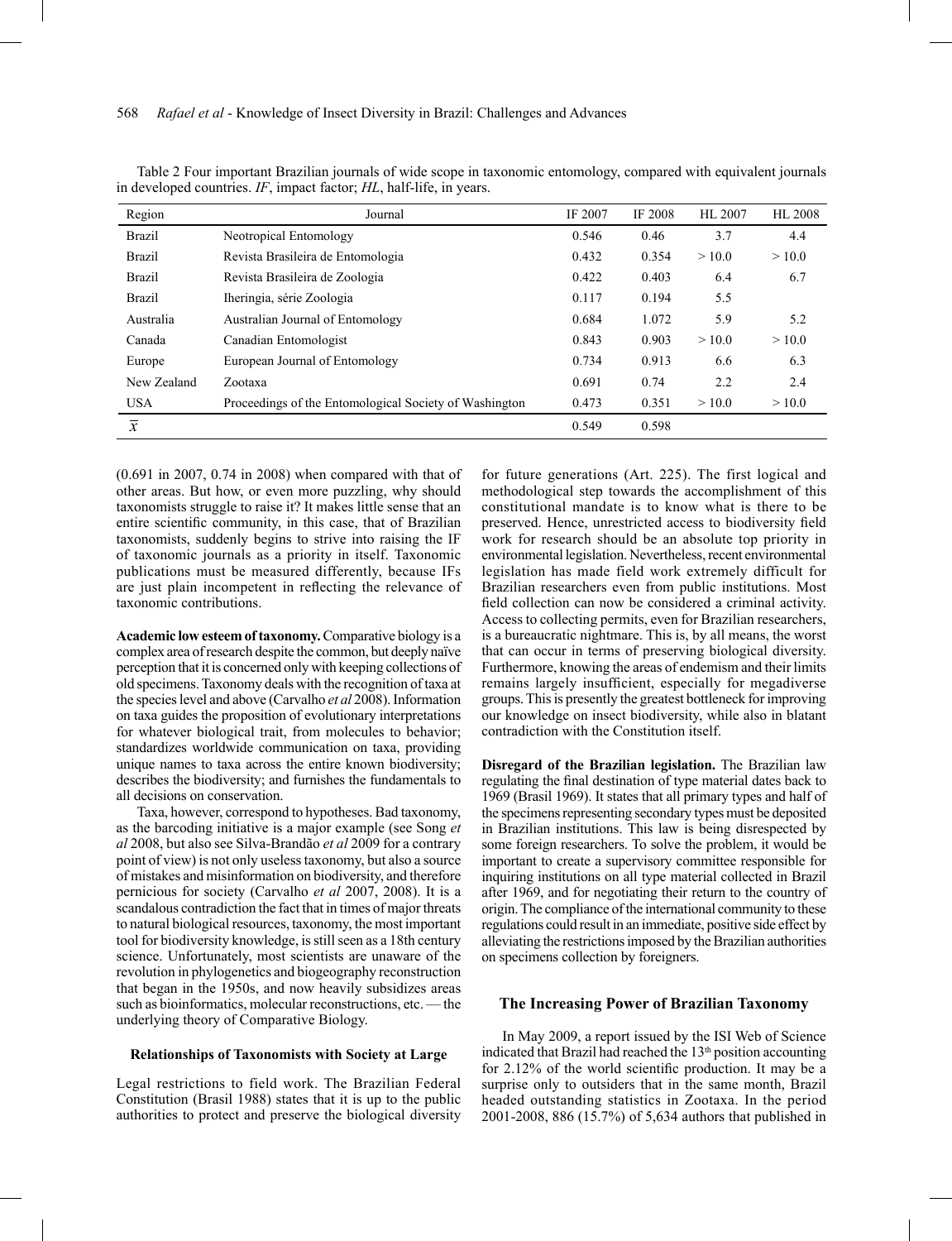Zootaxa were from Brazil; of the 5,112 papers published in the same period, 820 (16.0%) have Brazilian authors, 44.4% of them on entomology. In 2008, the percentage of papers with a Brazilian authorship was 15.0%. So far, so good. This is obviously a limited sample, but the fact that Zootaxa published 24,400 pages last year, way more than any other journal on zoology in the world, slightly reduces the sampling problem.

It is not a question of competition with other countries or with other areas. It is a question of showing how vigorous entomological research is in Brazil, in order to properly undertake the task of dealing with the existing biodiversity. The fact that the country is currently experiencing a major expansion of its Federal Universities promises a substantial increase on the availability of new positions in the field of Zoology. Funding for major projects on taxonomy, however, is largely insufficient. Important initiatives for promoting taxonomy in Brazil in the last 10 years, such as the Program of Training in Taxonomy, supported by CNPq, PRONABIO, PROBIO, PPBio, Biota FAPESP, the Fluminense Atlantic Forest Biodiversity, supported by FAPERJ and FINEP, among others, certainly have had an impact in valuing the place of Brazilian publications in the international scenario. The point, however, is the extent of the task.

Every country, and Brazil in particular, must recognize the unique contribution their fauna can make for the advancement of science. Species biodiversity and museum collections are ultimate treasures of humanity and deserve to be built and shared in a completely open way for the benefit of mankind (Wheeler 2009).

### *Quo vadis***?**

If truly responsible actions to preserve biological diversity are to be undertaken nationwide, different problems must be addressed and solved: (1) creation of a national center of information on entomological diversity in Brazil; (2) investment in a core of institutions which would act as an axis for development of taxonomic knowledge, according to geographical region and availability of taxonomic specialists; (3) investment in the formation of new generations of taxonomists with a solid theoretical background and the ability to effectively convert it into biodiversity knowledge; (4) elimination of the current bureaucratic constraints hampering the accomplishment of the constitutional mandate for developing the knowledge on biological diversity; and (5) development of organized actions to control the deforestation of highly diverse areas.

Solid diagnoses of the situation and sound recommendations and guidance of what to do and how to proceed are actually already available, either locally (e.g., AMNAT 2006, Marques & Lamas 2006, Aguiar *et al* in press) or globally (www.cdb. gov.br/COP8). To reduce the gap between what is known on the Brazilian insect fauna and the destruction of natural environments, government and the entomological community should share some common goals. In our opinion, three main goals should be sought: 1) the training of graduate students for high quality taxonomic research, 2) the duplication of current entomology collections and their existing capacity by 2015-2020, especially in megadiverse areas, and 3) the achievement of an overall rate of description (of animals and plants) of 25,000 new species/year by 2015, 50,000/year by 2020 and 75,000 by 2050.

How can we get at least close to these goals? What strategies should be followed? A major effort has been done in the last 25 years by Brazilian authorities and by the zoological research community in Brazil to overhaul and improve the capacity of describing and understanding existing biological diversity in the country. But the size of the gap is still too large relative to the investment made. Of course the use of having all species named is questionable even under a conservative perspective (see, e.g., Bickel 2009). Nevertheless, it is reasonable for the sake of establishing a policy for taxonomic development to have some quantification in mind.

Although environmental issues have become part of everybody's daily concerns, there is still a limited direct investment in biodiversity studies. Carvalho *et al* (2008) estimated that most of the funds allotted for biodiversity are actually spent in the dissemination, not in the generation of information on biodiversity. This is really ineffective. Despite the enormous amount of international funding now available for investigation on biodiversity, it has been barely used to unveil biodiversity itself. This is a huge mistake, since it could be the most important approach to reduce the gap between researchers and biodiversity. Furthermore, it is not even really necessary to have gigantic funding of some major institutions to properly lead the way.

### **Acknowledgments**

To Dr Carlos José Einicker Lamas (Museu de Zoologia de São Paulo), Dr Claudio José Barros de Carvalho (Univ. Federal do Paraná) and Roger Hutchings (Instituto Nacional de Pesquisas da Amazônia) for useful discussions and suggestions on early versions of the manuscript. Laurence Mound (CSIRO, Canberra, Australia) reviewed the submitted manuscript and contributed with important suggestions.

### **References**

- Aguiar A P, Santos B F, Couri M S, Rafael J A, Costa C, Ide S, Duarte M, Grazia J, Schwertner C F, Freitas A V L, Azevedo C O (in press). Entomologia. In Rocha R M, Boeger W A P (orgs) Zoologia: estado da arte e perspectivas para os próximos 10 anos. Curitiba, Universidade Federal do Paraná.
- AMNAT (Associação Memória Naturalis) (2006) Biodiversity the megascience in focus. Outcomes and recommendations of the COP8 associated meeting, and a statement of principles by Brazilian biodiversity scientists. Rio de Janeiro, Museu Nacional, Série Livros 20, 44p.
- Amorim D S (2009) Neotropical Diptera diversity: richness, patterns, and perspectives, p.71-97. In Pape T, Bickel D, Meier R (eds) Diptera diversity: status, challenges and tools. Leiden, Koninklijke Brill, 459p.